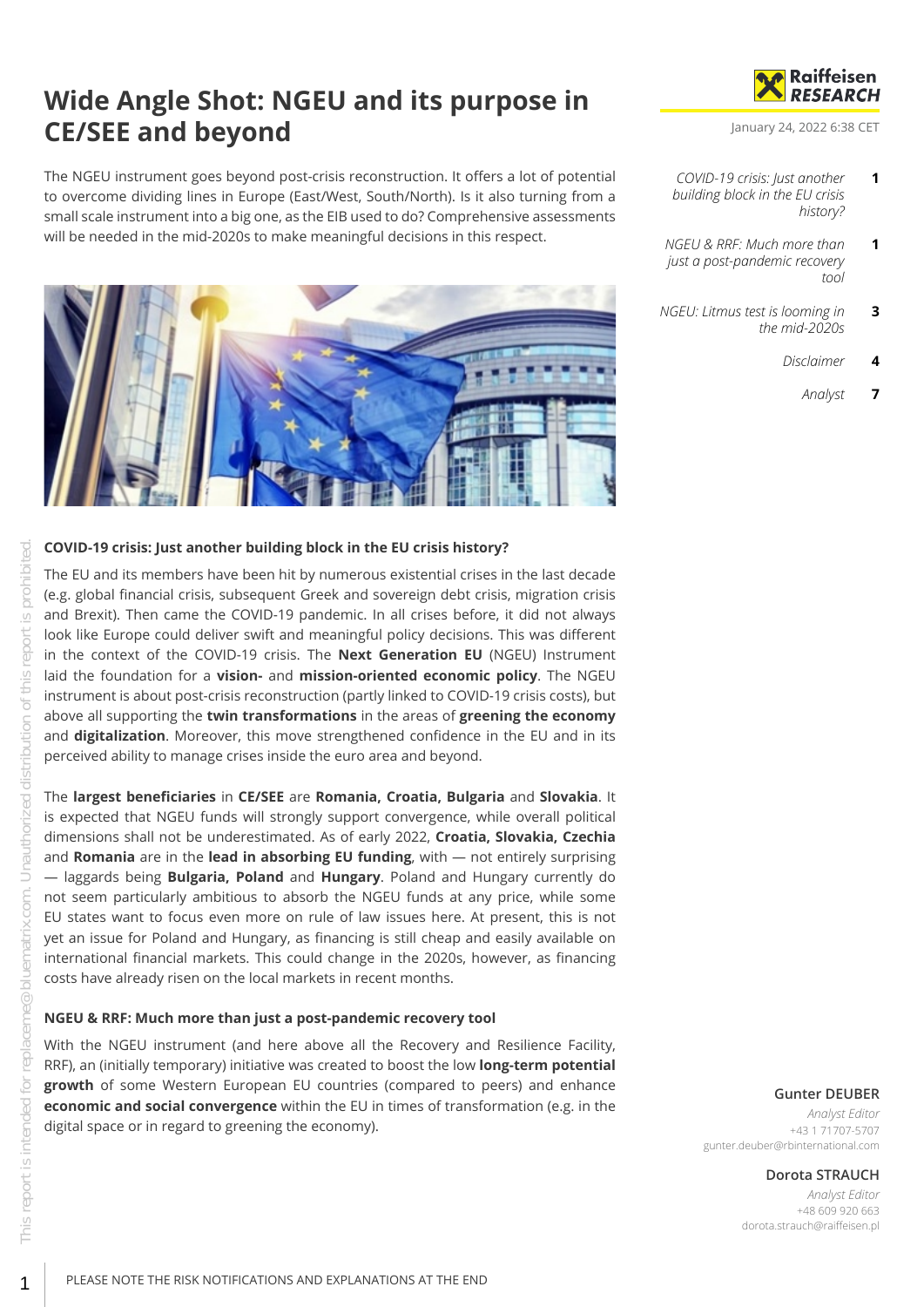Two different recovery periods and policy responses\*



*Eurostat, Consensus Economics, RBI/Raiffeisen Research*

*\* GDP Index (2008 & 2019 = 100)*

The NGEU instrument — although launched during the COVID-19 pandemic — should therefore not be seen as a mere response to the pandemic, but as an **initiative to strengthen the EU project** as a whole. On the one hand, the NGEU instrument acts as a **substitute** for a **non-existent central fiscal stabilization capacity** in the EU/euro area (that can induce substantive cross-country spillovers on top of stabilization at the national level). In this way, a so-called lost decade as in the aftermath of the global financial and euro area crisis (compared to the USA, for example) in larger parts of the euro area and EU economy should be avoided. Our current growth projections show that this should clearly be within the realm of possibility. And even though the NGEU instrument contains noticeable redistributive elements between EU members, we see a good chance that many firms from financially strong EU member countries with lower NGEU country allocations (Austria, Germany, France) will benefit substantially.

It was also intended to **support less financially strong EU members** in their modernization needs in order to **counteract** possible **dividing lines** in the **digital and green transformation**. For the CE/SEE countries, the NGEU instrument, together with regular MFFs, remains a key factor in their path to closing the gap and increasing integration with Western Europe. The climate transition is yet another challenge in this regard as the CEE counties are again lagging here, therefore the NGEU program with the climate focus is of high importance. Also, digital transition (key pillar of NGEU) gains on importance as the CE/SEE countries are looking for a new competitive edge beyond the relatively cheap labour force and try to move up the value chain both within the welldeveloped manufacturing specialization, and beyond it (in R&D in particular). That said, distributing the NGEU/MMF money wisely and effectively is important with this entirely new focus, and the new EU member states in CE/SEE should strive to avoid mistakes that have led to weak absorption or inaccurate allocation in the past. Overall, in our opinion, the NGEU instrument is an important project to **strengthen convergence** in the EU also between Western and Eastern EU members — and at the same time to **counter** the partly recognizable **frustration** in **Western Europe with regard to democracy, perceived corruption** and the **rule of law** in **some CE/SEE countries**.

From a broader perspective, the NGEU instrument also promotes the **EU** as a **globally important issuer** on **international debt capital markets,** especially for **Green Bonds**. This holds true for overall outstanding volumes and in the Green bond segment in particular. It seems rather unlikely to us that building such a position will be just a oneoff. Whether the EU will remain an important issuer of very long-dated bonds or more in the short- to mid-term segment depends on the future policy course that has to be hammered out later in 2020ies as will be shown later. We should recall here that the then German Finance Minister and now Chancellor referred to the so-called historical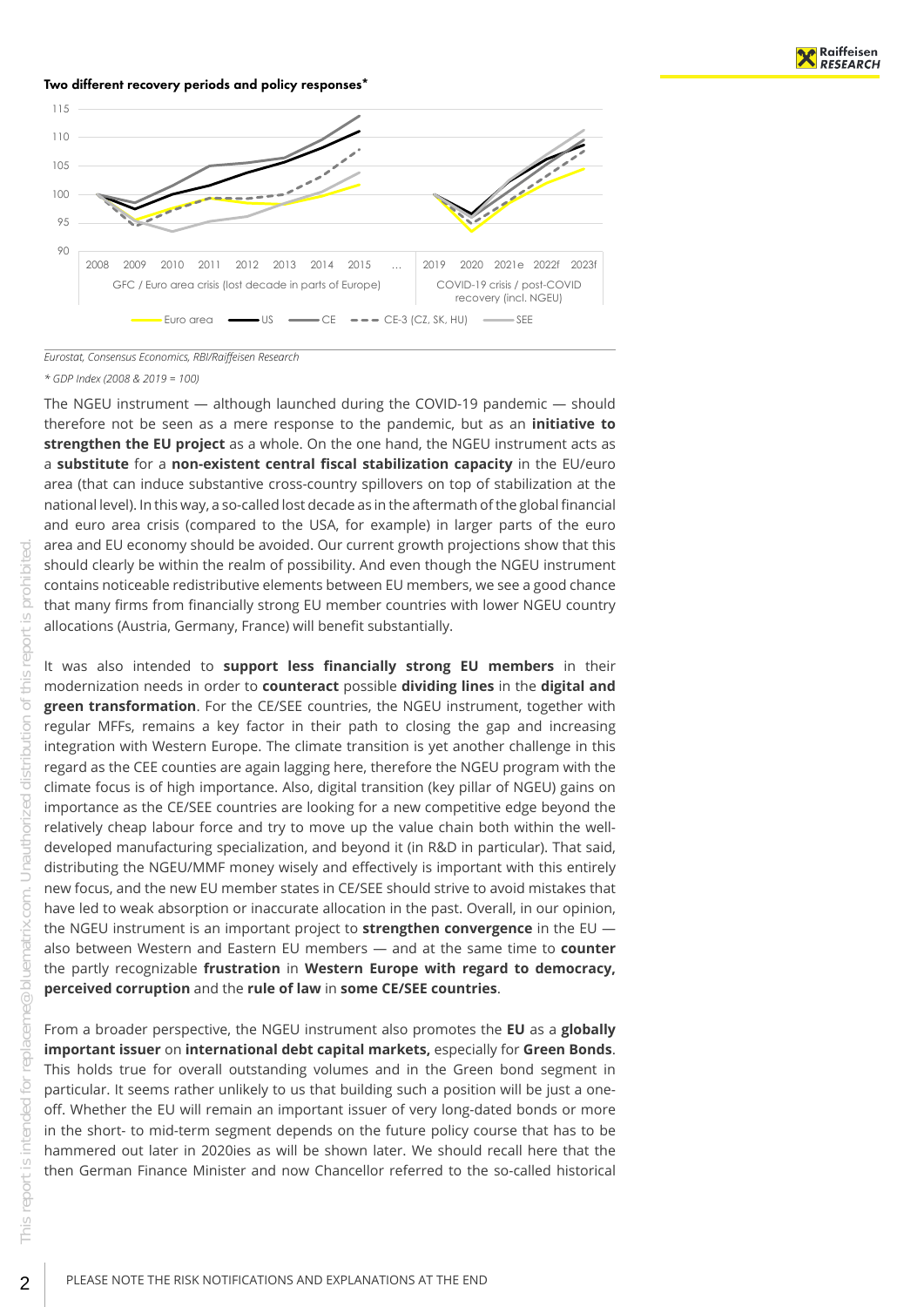"Hamilton moment" in 2020, echoing the (18th century) US Secretary of the Treasury (Alex Hamilton), who pushed through debt communalisation in the US back then.

On a side note, the **EU** has to some extent **mirrored the NGEU project in the Western Balkans**, respectively in the (potential) EU accession countries (via the Investment Plan for the Western Balkans), which is important to ensure modernization along with EU priorities and the accession readiness of these countries.

#### <span id="page-2-0"></span>**NGEU: Litmus test is looming in the mid-2020s**

So far, **hardly any NGEU funds have flowed**. This should change soon. Already **in 2022, 40-50%** of the **funds could flow**, some countries could have allocated the majority of the funds by 2023. In this respect, it shall be possible to **review** the success of the **NGEU instrument by mid 2020**. A precise and empirical evaluation will then be indicated. It will be a question of **which EU members** were **particularly successful**, what were the driving forces at play here, how much progress has been made in growth and transformation? It is also important to answer questions about **macroeconomic effects beyond** the level of **individual nation-states**, such as how large so-called additional spillover effects of this simultaneous expansionary fiscal and monetary policy across the whole of Europe were.

The **much-needed economic analysis** along the lines sketched previously and to be conducted in the mid-2020s, which should certainly not only be of a normative-political nature, will possibly determine whether the **NGEU instrument** will **become more** than just a **temporary instrument**. If not, at least an instrument has been created in the sense of EU policy logic that will make it possible to respond to economic crises in the future. Furthermore, the **European Commission has certainly been strengthened** vis-à-vis the member states, while the **receipt of funds** from the RRF is linked to the **implementation of reforms** and the **fight against corruption, mismanagement of EU funds** and **conflicts of interest**, in addition to investment priorities along EU lines.

Taking a **longer-term perspective, small scale** can **become big** at the **EU level**. As is well known in EU policy circles, the EIB was created in the 1960s to support Italy. In the early years, most of the EIB's money (60%) went to Italy for infrastructure development; today, the EIB is one of the largest global multilateral development banks as well as a key policy institution at the EU level. What will become out of the NGEU instrument is not yet clear. However, the **NGEU instrument offers "reconciliation"** with **Europe** on many levels. It can help to **bridge West/East** and **North/South divides**, reposition the **EU** as an economic **"convergence machine"** and at the same time bring the issues of the **rule of law** and **EU governance** even more into the political spotlight. A certain frustration with the EU project in Western Europe stems precisely from the corruption problems plus the rule of law disputes in/with some CE/SEE countries, in combination with the perceived powerlessness of the EU here. If progress were to be made in this regard, it would be in the interest of the EU and above all the remaining EU accession candidates. In order to achieve progress in the dimensions outlined, reforms in the EU decision-making and the will to enforce them are needed. Progress in the institutional sphere and the dimensions sketched previously plus in twin transformations agendas (digital & green) are also important building blocks for progress in other key EU agendas, such as "strategic sovereignty". Whether the NGEU instrument was supportive for progress in such "softer" political dimensions will also have to be analyzed in detail in the 2020s. The jury is still out, but there is reason for **optimism**. And that is the point of a **vision- and missionbased (economic) policy**.

For more Details see our comprehensive **[CEE Insights: NGEU as a generous source plus](https://raiffeisenresearch.bluematrix.com/docs/html/6bce4e11-f489-430d-b742-c5332e8d4a92.html) [great opportunity for EU & CE/SEE](https://raiffeisenresearch.bluematrix.com/docs/html/6bce4e11-f489-430d-b742-c5332e8d4a92.html)** (for registered users only).

 $\bigcirc$ 

 $\circ$ 

 $\frac{1}{2}$ ă

zed

com.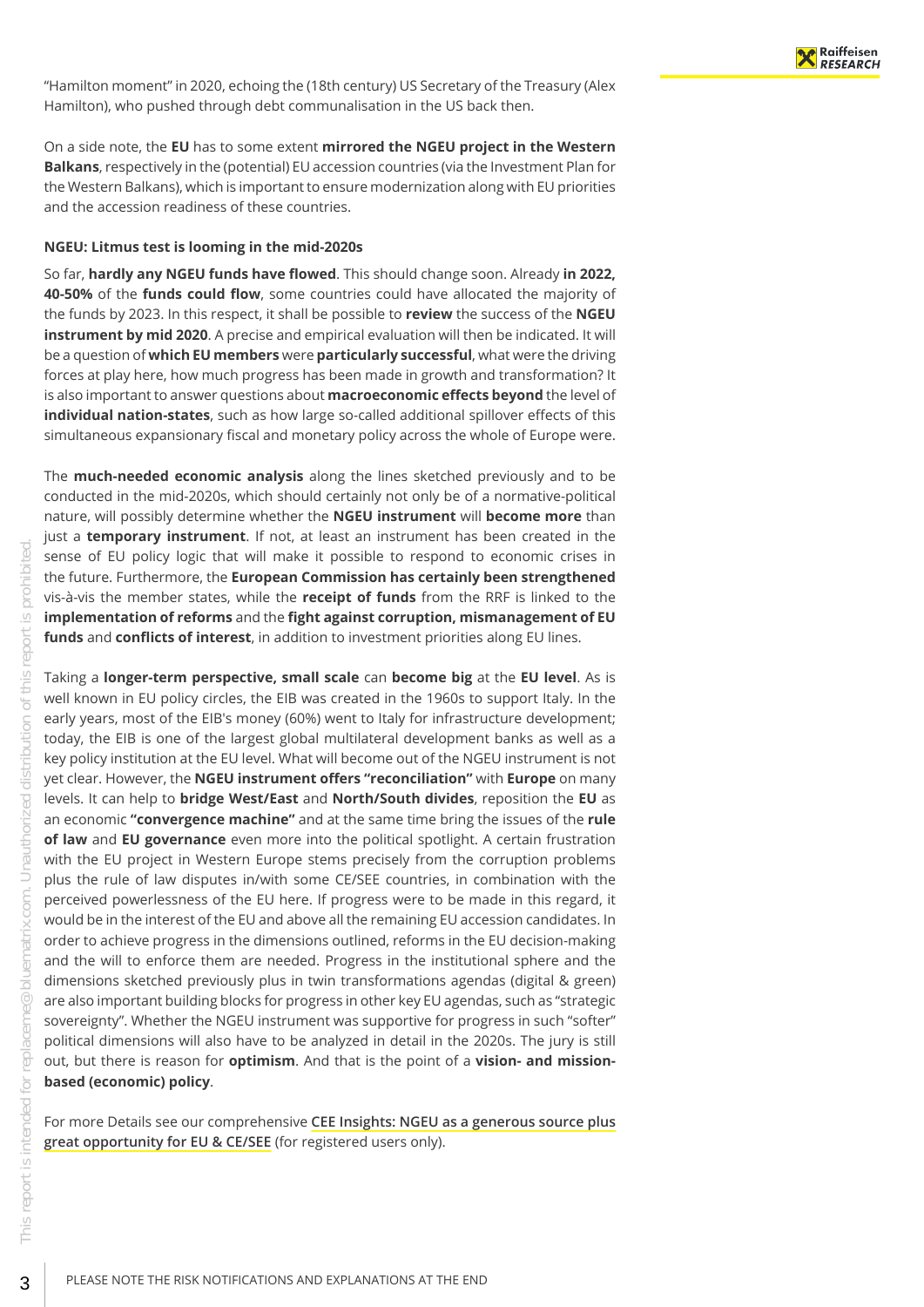

# <span id="page-3-0"></span>**Disclosure**

# **Risk notifications and explanations**

# **Warnings:**

- Figures on performance refer to the past. Past performance is not a reliable indicator for future results and the development of a financial instrument, a financial index or a securities service. This is particularly true in cases when the financial instrument, financial index or securities service has been offered for less than 12 months. In particular, this very short comparison period is not a reliable indicator for future results.
- Performance of a financial instrument, a financial index or a securities service is reduced by commissions, fees and other charges, which depend on the individual circumstances of the investor.
- The return on an investment in a financial instrument, a financial or securities service can rise or fall due to exchange rate fluctuations.
- Forecasts of future performance are based purely on estimates and assumptions. Actual future performance may deviate from the forecast. Consequently, forecasts are not a reliable indicator for future results and the development of a financial instrument, a financial index or a securities service.

A description of the concepts and methods used in the preparation of financial analyses is available under: **[www.raiffeisenresearch.com/concept\\_and\\_methods](https://www.raiffeisenresearch.com/concept_and_methods)**.

Detailed information on sensitivity analyses (procedure for checking the stability of potential assumptions made in the context of financial analyses) is available under: **[www.raiffeisenresearch.com/sensitivity\\_analysis](https://www.raiffeisenresearch.com/sensitivity_analysis)**.

Disclosure of circumstances and interests which may jeopardise the objectivity of RBI: **[www.raiffeisenresearch.com/](https://www.raiffeisenresearch.com/disclosuresobjectivity) [disclosuresobjectivity](https://www.raiffeisenresearch.com/disclosuresobjectivity)**

Detailed information on recommendations concerning financial instruments or issuers disseminated during a period of 12 month prior to this publication (acc. to Art. 4 (1) i) Commission Delegated Regulation (EU) 2016/958 of 9.3.2016) is available under: **[https://](https://raiffeisenresearch.com/web/rbi-research-portal/recommendation_history) [raiffeisenresearch.com/web/rbi-research-portal/recommendation\\_history](https://raiffeisenresearch.com/web/rbi-research-portal/recommendation_history)**.

# **IMPORTANT LEGAL NOTICE**

By opening and/or using the information, services, links, functions, applications or programmes (hereinafter: "contents") offered on this website, the user hereby agrees to be bound by the terms and conditions set out below:

# **Copyright law**

The contents offered on this website and subsites (hereinafter: the "RBI Research-Website") are protected by copyright law. The downloading or storage of applications or programmes contained on the RBI Research-Website and the (complete or partial) reproduction, transmission, modification or linking of the contents of the RBI Research-Website shall only be permitted with the express and written consent of Raiffeisen Bank International AG ("RBI").

# **Information content, timeliness of information**

The contents of the RBI Research-Website you are seeking to access is for information only and does neither qualify as investment advice nor constitute or form part of any offer to buy or sell any securities or other financial instruments as defined in Article 5 para 1 number 15 of EU Directive 2014/65 ("MiFID II") in any jurisdiction or jurisdictions, (and must not be considered in any way as an offer or sale in relation to any securities or other financial instrument). In particular, no securities have been or will be registered under the United States Securities Act of 1933, as amended (the "Securities Act"), and no such securities may be offered or sold in the United States absent registration or exemption from registration under the Securities Act.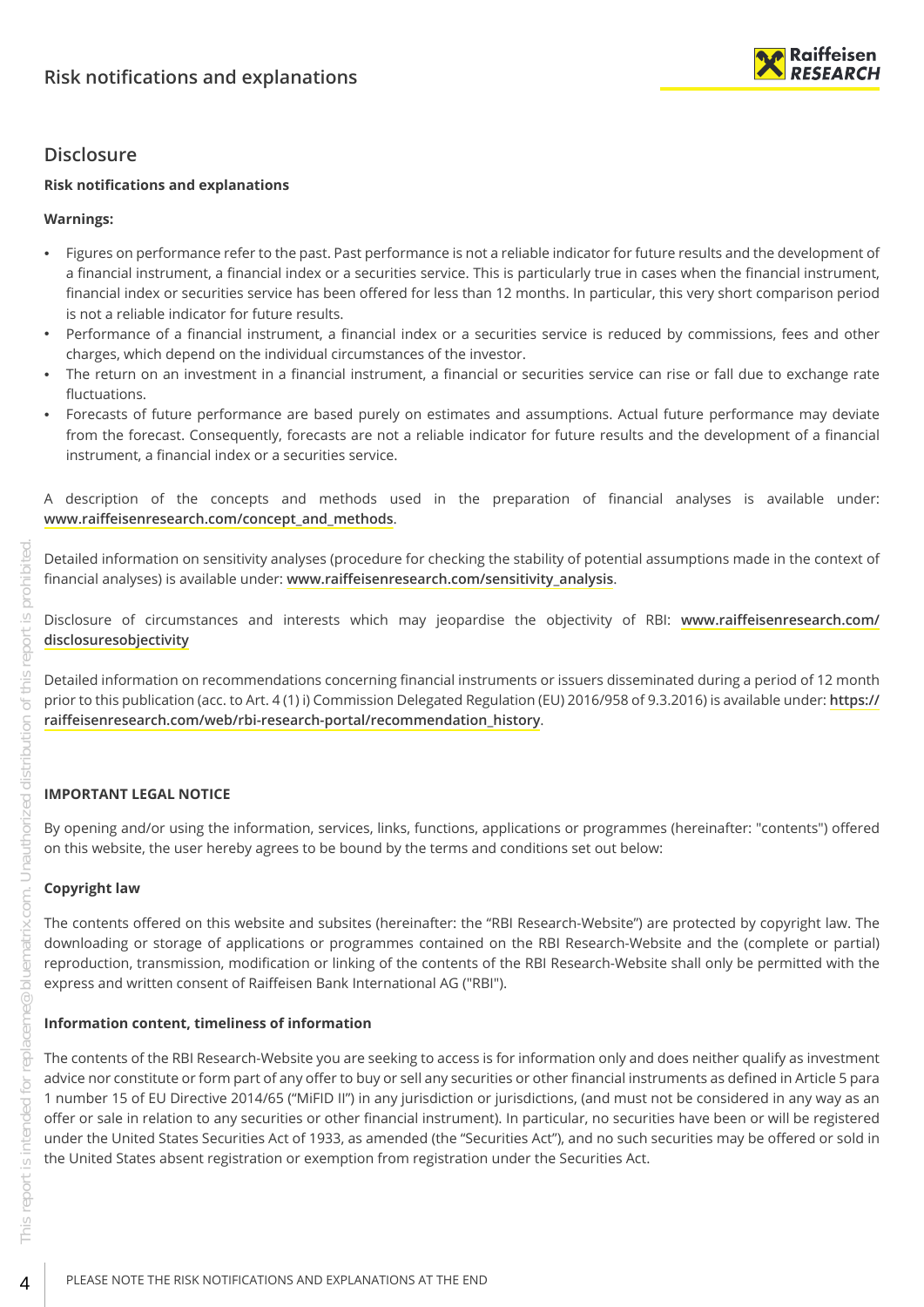

RBI has made every effort to ensure reliability in researching the information published on the RBI Research-Website or sent via RBI Research-Website as well as in selecting the source of information used. Nonetheless, RBI does not assume any liability whatsoever for the correctness, completeness, timeliness or uninterrupted availability of the information made available on the RBI Research-Website or as regards the sources of information used.

The information contained on the RBI Research-Website as well as forecasts published on the RBI Research-Website are based on the information available and the market assessment at the point in time stated in the respective publications. Certain information on this website constitutes forward-looking statements. RBI does not assume and hereby as far as possible expressly excludes any liability for the correctness, completeness or actual occurrence of the events described in the forward-looking statements. Such statements are not guarantees of future performance and involve a number of risks, uncertainties and assumptions. Certain financial data (e.g. stock exchange prices) may in some cases only be published after a certain interval of time has lapsed as defined by the data vendor (usually about 15 minutes or previous day end-of-day quotes). Furthermore, please note that many of the times are given in Greenwich Mean Time (GMT).

You agree and acknowledge that the information and statements contained in the materials you are accessing on the RBI Research-Website speak only as of the date of such document and such information and statements will become inaccurate, stale and/or out-of-date thereafter. These materials should not be relied upon at any time for any investment decision.

RBI assumes no responsibility to maintain documents posted on the RBI Research-Website or to update any documents. Therefore, users of the RBI Research-Website acknowledge that the content of documents available on the RBI Research-Website may not show the most recent scenarios, analysis or conclusions.

#### **Restricted access due to local regulations**

Users of the RBI Research-Website can access some documents and information without registration requirements and without further barriers (the respective area on the RBI Research-Website is hereinafter referred to as "Unrestricted Area"). By accessing the Unrestricted Area, you agree and acknowledge that the materials on the RBI Research-Website may lawfully be made available in accordance with the laws of the jurisdiction in which you are located.

Other documents are only available to persons who have registered themselves in accordance with the required procedure. The part of the RBI Research-Website which can only be acceded by way of registration is hereinafter referred to as "Restricted Area").

Due to the laws applicable in some jurisdictions or regulations imposed by capital market or securities authorities, some of the information published on the RBI Research-Website (e.g. stock analyses) is not addressed to private individuals. In order to ensure the enforcement of such local access restrictions, RBI retains the right to take any (technical) measures it may deem suitable for restricting such information or segments of information subject to the aforementioned restrictions. The passing on of information contained on the RBI Research-Website, which is subject to local access restrictions valid in certain countries, to the persons stated in the relevant restrictions may constitute a breach of securities law or of other laws of said countries.

The distribution or dissemination of information published on the RBI Research-Website as well as the purchase and offering of the respective products in certain jurisdictions may be subject to restrictions or additional requirements. Persons who retrieve such information from the RBI Research-Website or into whose possession such information comes are required to inform themselves about and to observe such restrictions. In particular, the products to which such information published on the RBI Research-Website refers, may generally not be purchased or held by U.S. persons (the term "U.S. person" refers to any legal/natural person having its seat/residence in the U.S.A and any other person within the meaning given to it by Regulation S under the Securities Act 1933 as amended).

Users of the Unrestricted Area should be aware that the documents available on this part of the RBI Research-Website are not made available on the basis that any customer relationship is created between RBI and such user solely on the basis of such user having access to the respective documents. The documents available in the Unrestricted Area are intended to be available to users in the European Economic Area and in the United Kingdom.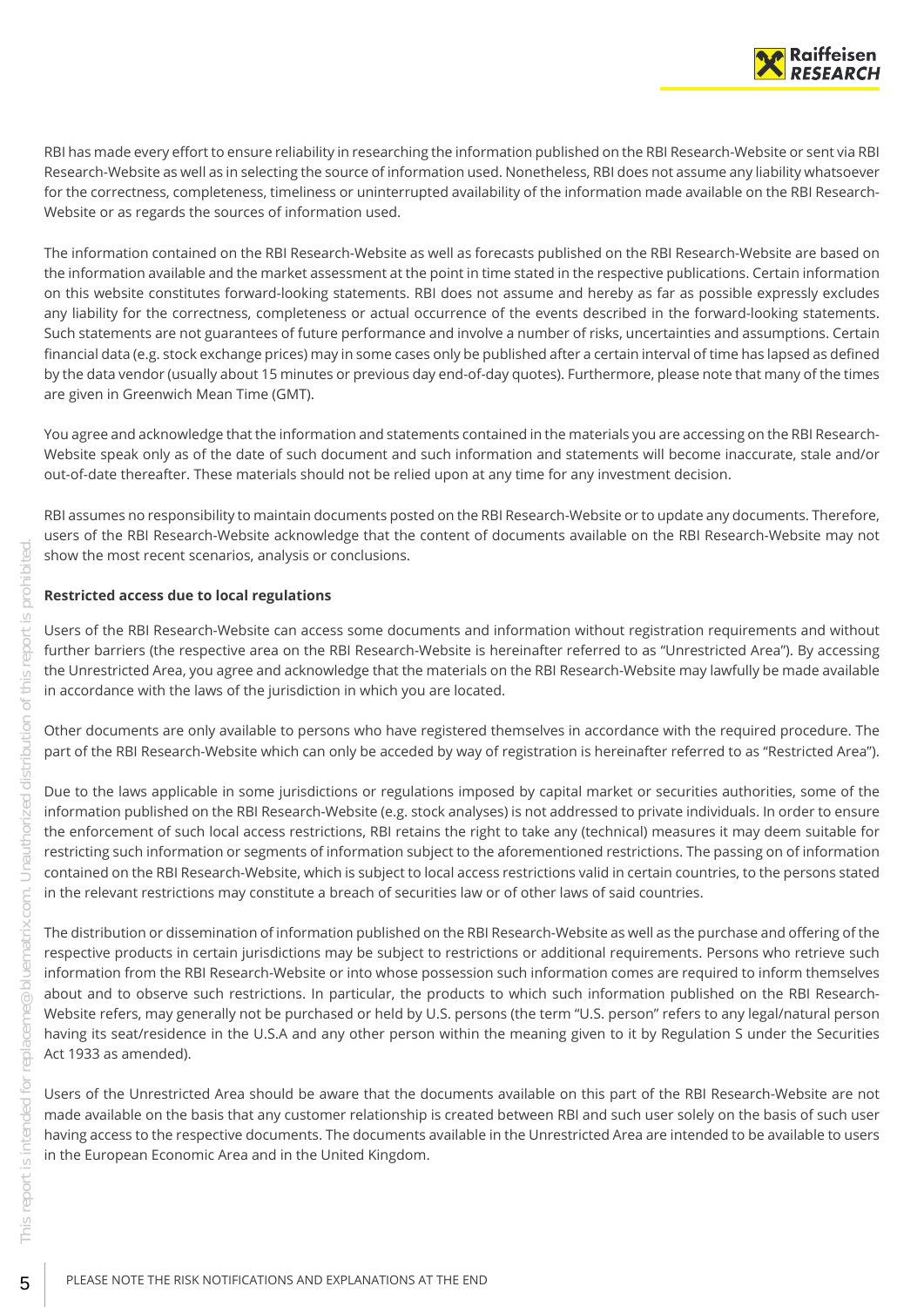

#### **Links to websites or URLs of third-party providers**

With the exception of the cases regulated under § 17 of the Austrian E-Commerce Act, RBI does not assume any liability for the content of websites or URLs of other providers to which links are provided. Neither does RBI assume any liability for the uninterrupted availability or full functionality of the links to websites or URLs of third parties.

#### **Exclusion of liability**

RBI makes no warranty and will accept no liability for any damages whatsoever (including consequential or indirect damages, or lost profits) relating to the access to the RBI Research-Website, the opening, use or querying of the contents on the RBI Research-Website or relating to the links set up on the RBI Research-Website to websites or URLs of third parties. This applies also in cases in which RBI points out the possibility of incurring such damages.

Furthermore, RBI shall not be liable for technical disruptions such as server breakdowns, operating disruptions or failures of the telecommunications links and other similar events, which could lead to the (temporary) unavailability of the RBI Research-Website as a whole or parts of it.

#### **Storage of registration data**

The content in the Restricted Area of the RBI Research-Website is only available to registered users. By sending the completed online registration form, the user confirms the completeness and correctness of the data given and also confirms having truthfully answered the questions asked. Furthermore, by sending the completed online form, the user hereby declares his or her consent to the electronic processing of his or her registration data by RBI for both internal banking organisational purposes and for transmission to other credit institutions within the Raiffeisen Banking Group, which may in turn also process, pass on or use such data.

#### **Changes to the RBI Research-Website**

RBI retains the right to change and to remove the RBI Research-Website at any time (if necessary also without prior notice), in particular as regards changing existing contents (in full or in part) and adding new contents.

#### **General terms and conditions of business**

For (authorised) users who use the services of RBI provided on the RBI Research-Website, the General Terms and Conditions of Business, as amended, of RBI shall apply in addition to the terms and conditions of this Disclaimer.

Please also take note of the general information provided pursuant to § 5 of the E-Commerce Act!

Thomas SternbachLegal and ComplianceRaiffeisen Bank International AGAm Stadtpark 9, 1030 WienTel: +43-1-71707-1541Fax: +43-1-71707-761541thomas.sternbach@rbinternational.com

#### **IF YOU CANNOT SO CERTIFY, YOU MUST CLICK THE BUTTON LABELLED "I DECLINE" OR OTHERWISE EXIT THIS WEBSITE.**

## **BY ACCESSING THE MATERIALS ON THIS WEBSITE, YOU SHALL BE DEEMED TO HAVE MADE THE ABOVE REPRESENTATIONS AND CONSENTED TO DELIVERY BY ELECTRONIC TRANSMISSION.**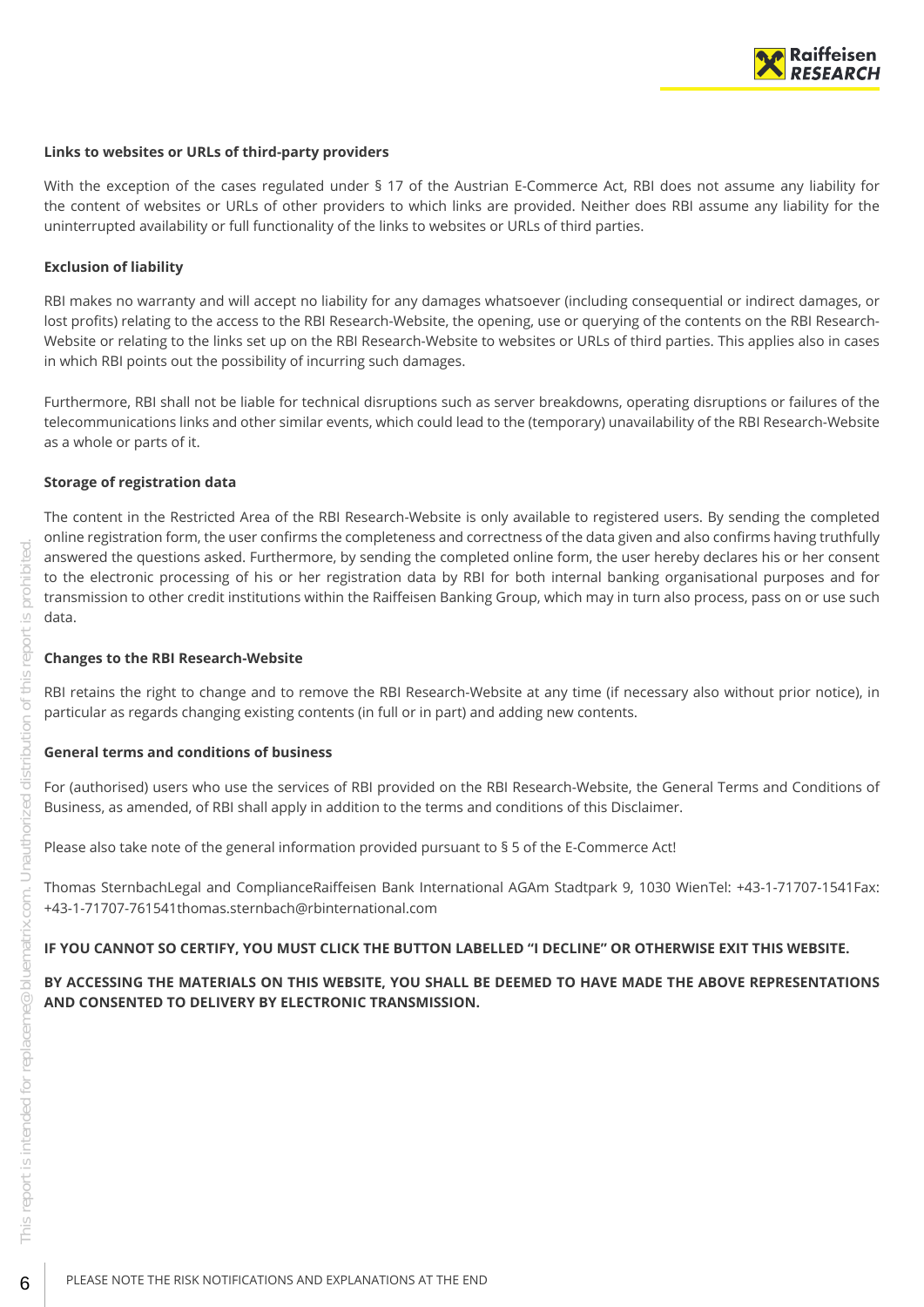# **Contacts**

#### <span id="page-6-0"></span>**PETER BREZINSCHEK**

 $\Omega$  Austria  $\Box$ peter.brezinschek@rbinternational.com

## **MATTHIAS REITH**

 $\Omega$  Austria  $\Box$ matthias.reith@rbinternational.com

# **PETER ÖHLINGER**

 Austria , peter.oehlinger@rbinternational.com

# **FJORENT RRUSHI**

 $\circ$  Albania  $\qquad \qquad \Box$ Fjorent.Rrushi@raiffeisen.al

## **ASJA GRDJO**

 $\Omega$  Bosnia Herzegovina  $\Box$ asja.grdjo@raiffeisengroup.ba

## **ANA LESAR**

 $\mathcal{Q}$  Croatia  $\Box$ , ana.lesar@rba.hr

**HELENA HORSKA** ® Czech Republic  $□$ ,

Helena.Horska@rb.cz

# **ZOLTÁN TÖRÖK**

 $\mathcal{Q}$  Hungary  $\Box$ torok.zoltan@raiffeisen.hu

# **ANDREEA-ELENA DRAGHIA**

® Romania , Q . Andreea-Elena.DRAGHIA@raiffeisen.ro

# **GREGORY CHEPKOV**

 $\circ$  Russia  $\Box$ □ grigory.chepkov@raiffeisen.ru

# **TIBOR LORINCZ**

 Slovakia , tibor\_lorincz@tatrabanka.sk

### **GUNTER DEUBER**

 $\Omega$  Austria ,  $\Omega$ gunter.deuber@rbinternational.com

**GOTTFRIED STEINDL**  $\Omega$  Austria  $\Box$ ■ gottfried.steindl@rbinternational.com

**BRISIDA BUZI**  $\circ$  Albania  $\qquad \qquad \Box$ Brisida.BUZI@raiffeisen.al

**ARISTEA VLLAHU** Albania , Aristea.Vllahu@raiffeisen.al

**IVONA ZAMETICA**  $\Omega$  Bosnia Herzegovina  $\Box$ ivona.zametica@raiffeisengroup.ba

#### **ELIZABETA SABOLEK-RESANOVIC** Croatia , elizabeta.sabolek-resanovic@rba.hr

**DAVID VAGENKNECHT**  $Q$  Czech Republic  $Q$ david.vagenknecht@rb.cz

**DOROTA STRAUCH**  $\Omega$  Poland  $\Omega$ . dorota.strauch@raiffeisen.pl

**IONUT DUMITRU** ® Romania , Q . Ionut.Dumitru@raiffeisen.ro

**STANISLAV MURASHOV**  $\circ$  Russia ,  $\Box$ S stanislav.murashov@raiffeisen.ru

# **SERHII KOLODII**

 Ukraine , S serhii.kolodii@aval.ua



#### **CASPER ENGELEN**

 $\Omega$  Austria  $\Box$ casper.engelen@rbinternational.com

**FRANZ ZOBL**  $\Omega$  Austria  $\Box$ franz.zobl@rbinternational.com

**VALBONA GJEKA** Albania , valbona.gjeka@raiffeisen.al

**OLGA ZHEGULO** ® Belarus (D),

 $\Box$  olga.zhegulo@priorbank.by

**EMIL KALCHEV**  $\Omega$  Bulgaria  $\Box$ , emil.kalchev@raiffeisen.bg

# **ZRINKA ZIVKOVIC-MATIJEVIC** ® Croatia , D

zrinka.zivkovic-matijevic@rba.hr

**GERGELY PÁLFFY**  $\mathcal{Q}$  Hungary  $\qquad \qquad \Box$ gergely.palffy@raiffeisen.hu

**NICOLAE COVRIG**  $\Omega$  Romania  $\Box$ Nicolae.Covrig@raiffeisen.ro

# **ANASTASIA BAYKOVA**

® Russia , Q . ABAIKOVA@raiffeisen.ru

**LJILJANA GRUBIC** © Serbia , Quanto D ljiljana.grubic@raiffeisenbank.rs

# **Imprint**

# **Imprint**

#### **Information requirements pursuant to the Austrian E-Commerce Act**

Creation time of this publication: 24/01/2022 6:38 A.M. (CET) ; **Raiffeisen Bank International AG**Registered Office: Am Stadtpark 9, 1030 ViennaPostal address: 1010 Vienna, Postfach 50Phone: +43-1-71707-1846Fax: + 43-1-71707-1848Company Register Number: FN 122119m at the Commercial Court of ViennaVAT Identification Number: UID ATU 57531200Austrian Data

First Dissemination of this publication: 24/01/2022 6:38 A.M. (CET)

This

This report is intended for replaceme@bluematrix.com. Unauthorized distribution of this report is prohibited.

COM

intended for replaceme@bluematri

 $\overline{\underline{\smile}}$ report

prohibi  $\cup$ Thone<sup>.</sup>

his

E ilouti

zed thoriz